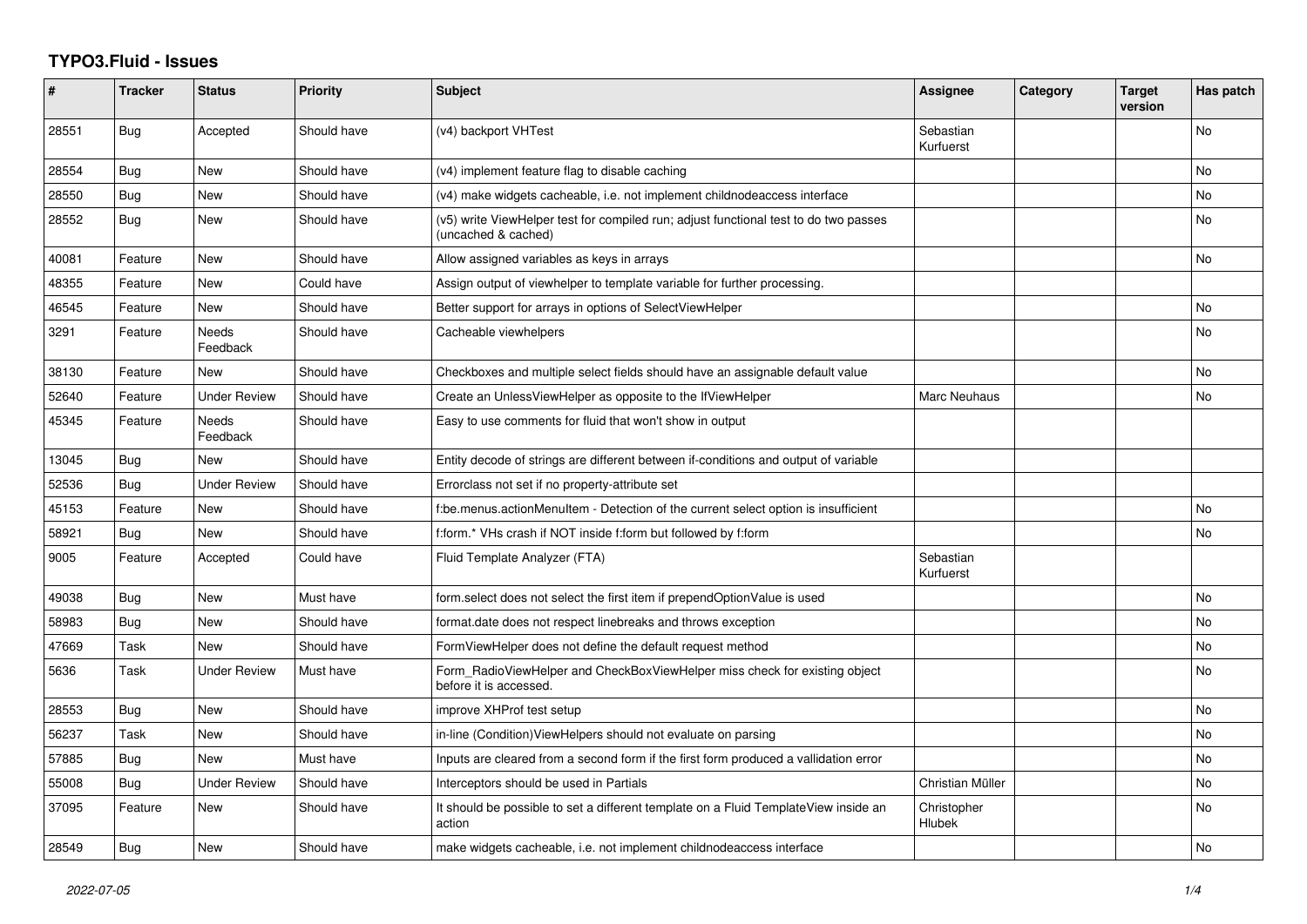| #     | <b>Tracker</b> | <b>Status</b>       | <b>Priority</b> | <b>Subject</b>                                                                            | <b>Assignee</b>        | Category | <b>Target</b><br>version | Has patch |
|-------|----------------|---------------------|-----------------|-------------------------------------------------------------------------------------------|------------------------|----------|--------------------------|-----------|
| 42397 | Feature        | New                 | Should have     | Missing viewhelper for general links                                                      |                        |          |                          | <b>No</b> |
| 36559 | Feature        | New                 | Could have      | New widget progress bar                                                                   |                        |          |                          | Yes       |
| 60271 | Feature        | New                 | Should have     | Paginate viewhelper, should also support arrays                                           |                        |          |                          | No        |
| 42743 | Task           | New                 | Should have     | Remove inline style for hidden form fields                                                |                        |          |                          | No        |
| 43071 | Task           | New                 | Should have     | Remove TOKENS for adding fallback teplates in B                                           |                        |          |                          | No        |
| 33215 | Feature        | New                 | Should have     | RFC: Dynamic values in ObjectAccess paths                                                 |                        |          |                          | No        |
| 49756 | Feature        | <b>Under Review</b> | Should have     | Select values by array key in checkbox viewhelper                                         |                        |          |                          | No        |
| 46091 | Task           | Needs<br>Feedback   | Should have     | Show source file name and position on exceptions during parsing                           |                        |          |                          | No        |
| 9514  | Feature        | New                 | Should have     | Support explicit Array Arguments for ViewHelpers                                          |                        |          |                          |           |
| 52591 | Bug            | New                 | Should have     | The Pagination Widget broken for joined objects                                           |                        |          |                          | No        |
| 51277 | Feature        | New                 | Should have     | ViewHelper context should be aware of actual file occurrence                              |                        |          |                          | No        |
| 47006 | Bug            | <b>Under Review</b> | Should have     | widget identifier are not unique                                                          |                        |          |                          | No        |
| 52419 | Bug            | New                 | Should have     | Wrong PHPDocs notation for default value inline f:translate viewhelper                    |                        |          | 2.0                      | No        |
| 50888 | Bug            | <b>Under Review</b> | Should have     | WSOD by changing name of section and if Fluid caches are generated                        |                        |          |                          | No        |
| 51239 | Bug            | <b>Under Review</b> | Must have       | AbstractViewHelper use incorrect method signature for "\$this->systemLogger->log()"       | Adrian Föder           | Core     |                          | Yes       |
| 46257 | Feature        | <b>Under Review</b> | Should have     | Add escape sequence support for Fluid                                                     |                        | Core     |                          | No        |
| 12863 | Bug            | New                 | Should have     | Attributes of a viewhelper can't contain a '-'                                            | Sebastian<br>Kurfuerst | Core     |                          | No        |
| 7608  | Feature        | New                 | Could have      | Configurable shorthand/object accessor delimiters                                         |                        | Core     |                          | Yes       |
| 1907  | Feature        | New                 | Could have      | Default values for view helpers based on context                                          |                        | Core     |                          |           |
| 62346 | Feature        | New                 | Could have      | f:comment should have high precende                                                       |                        | Core     | 3.x                      | No        |
| 10472 | Feature        | New                 | Could have      | Fluid Standalone distribution                                                             |                        | Core     |                          | No        |
| 32035 | Task           | New                 | Should have     | Improve fluid error messages                                                              |                        | Core     |                          | Yes       |
| 4704  | Feature        | New                 | Should have     | Improve parsing exception messages                                                        |                        | Core     |                          |           |
| 33394 | Feature        | Needs<br>Feedback   | Should have     | Logical expression parser for BooleanNode                                                 | <b>Tobias Liebig</b>   | Core     |                          | <b>No</b> |
| 27607 | Bug            | New                 | Must have       | Make Fluid comparisons work when first element is STRING, second is NULL.                 |                        | Core     |                          | No        |
| 30555 | Feature        | New                 | Could have      | Make TagBuilder more extensible                                                           |                        | Core     |                          | No        |
| 39990 | <b>Bug</b>     | New                 | Should have     | Same form twice in one template: hidden fields for empty values are only rendered<br>once |                        | Core     |                          | No        |
| 3481  | <b>Bug</b>     | New                 | Should have     | Use ViewHelperVariableContainer in PostParseFacet                                         |                        | Core     |                          | No        |
| 33551 | <b>Bug</b>     | New                 | Must have       | View helper values break out of a partial scope                                           | Sebastian<br>Kurfuerst | Core     |                          | No        |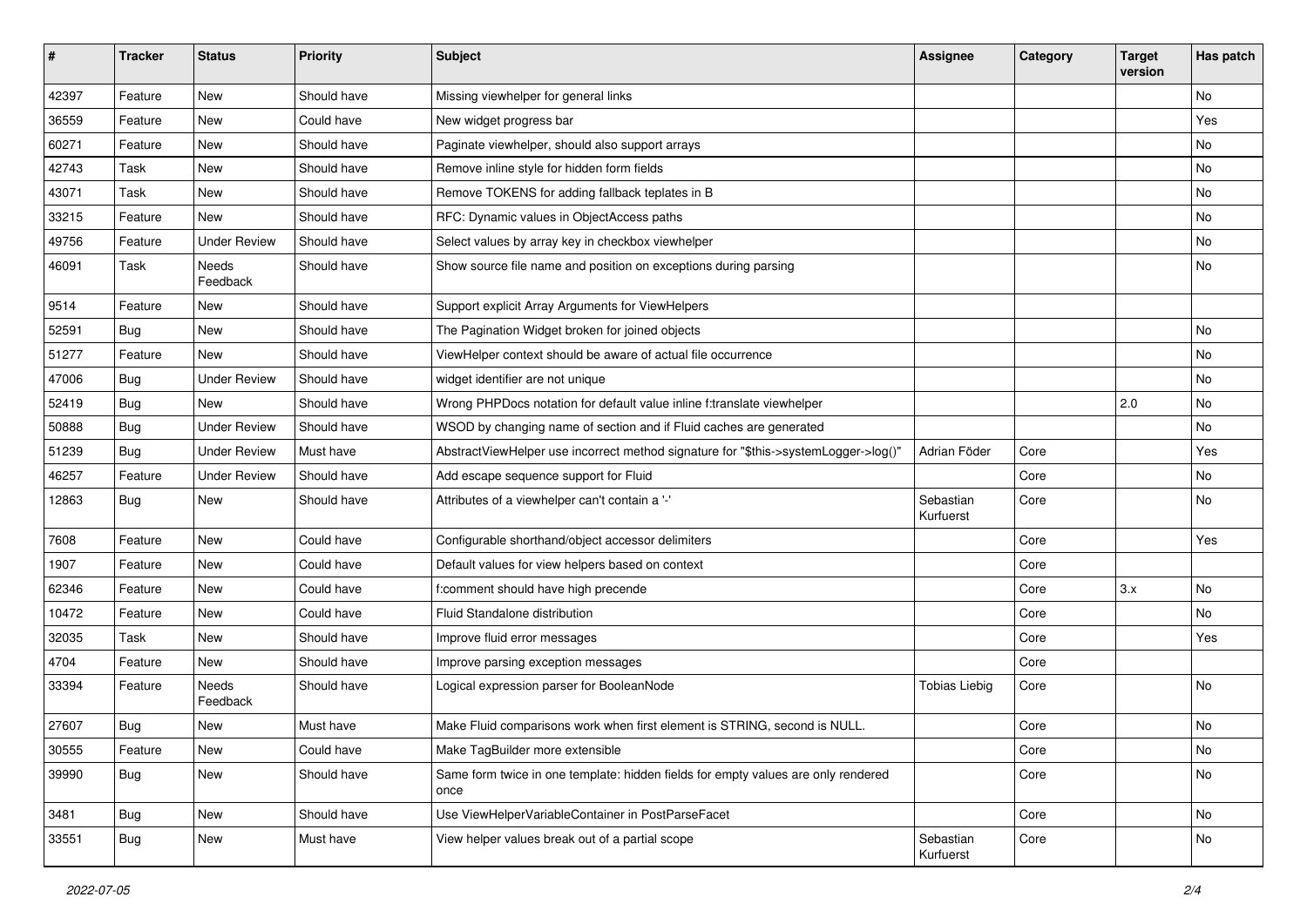| #     | <b>Tracker</b> | <b>Status</b>            | <b>Priority</b>      | <b>Subject</b>                                                                   | Assignee                    | Category           | <b>Target</b><br>version | Has patch |
|-------|----------------|--------------------------|----------------------|----------------------------------------------------------------------------------|-----------------------------|--------------------|--------------------------|-----------|
| 60181 | Feature        | <b>New</b>               | Could have           | Caching mechanism for Fluid Views/Templates                                      |                             | View               |                          | <b>No</b> |
| 46289 | Bug            | Needs<br>Feedback        | Should have          | Enable Escaping Interceptor in XML request format                                |                             | View               | 2.0.1                    | No        |
| 45394 | Task           | <b>New</b>               | Should have          | Forwardport Unit test for standalone view                                        |                             | View               |                          | <b>No</b> |
| 43072 | Task           | <b>New</b>               | Should have          | Remove TOKENS for adding templates fallback in Backporter                        |                             | View               |                          | No.       |
| 38369 | <b>Bug</b>     | New                      | Must have            | Resource ViewHelpers should not fall back to request package                     |                             | View               |                          | No        |
| 8989  | Feature        | Needs<br>Feedback        | Could have           | Search path for fluid template files                                             |                             | View               |                          | No        |
| 60003 | Feature        | New                      | Should have          | Add required-Attribute to f:form.password                                        |                             | <b>ViewHelpers</b> |                          | No        |
| 43346 | Feature        | <b>Under Review</b>      | Should have          | Allow property mapping configuration via template                                | Karsten<br>Dambekalns       | ViewHelpers        | 2.1                      | No        |
| 36410 | Feature        | New                      | Should have          | Allow templates to send arguments back to layout                                 |                             | ViewHelpers        |                          | No        |
| 9950  | Task           | <b>New</b>               | Should have          | Binding to nested arrays impossible for form-elements                            |                             | ViewHelpers        |                          |           |
| 36662 | <b>Bug</b>     | <b>Needs</b><br>Feedback | Should have          | Checked state isn't always correct when property is collection                   | Kevin Ulrich<br>Moschallski | <b>ViewHelpers</b> | 1.1.1                    | No        |
| 26664 | Task           | New                      | Won't have this time | Clean up Form ViewHelpers                                                        |                             | <b>ViewHelpers</b> |                          | No        |
| 30937 | Bug            | New                      | Should have          | CropViewHelper stringToTruncate can't be supplied so it can't be easily extended |                             | ViewHelpers        |                          | Yes       |
| 3725  | Feature        | New                      | Could have           | <b>CSS Engine</b>                                                                | Christian Müller            | ViewHelpers        |                          | No        |
| 54284 | <b>Bug</b>     | New                      | Should have          | Default Option for Switch/Case VH                                                |                             | ViewHelpers        |                          | No        |
| 49600 | Bug            | New                      | Should have          | f:form tag shown as a HTML on frontend                                           |                             | <b>ViewHelpers</b> |                          | No        |
| 37619 | <b>Bug</b>     | New                      | Should have          | Fatal Error when using variable in name attribute of Section ViewHelper          |                             | ViewHelpers        |                          | No        |
| 8648  | Bug            | New                      | Should have          | format.crop ViewHelper should support all features of the crop stdWrap function  |                             | <b>ViewHelpers</b> |                          | No        |
| 58862 | Bug            | Needs<br>Feedback        | Should have          | FormViewHelper doesn't accept NULL as value for \$arguments                      | <b>Bastian</b><br>Waidelich | ViewHelpers        |                          | Yes       |
| 59057 | Bug            | <b>Under Review</b>      | Must have            | Hidden empty value fields shoud be disabled when related field is disabled       | Bastian<br>Waidelich        | <b>ViewHelpers</b> |                          | No        |
| 8491  | Task           | <b>Needs</b><br>Feedback | Should have          | link.action and uri.action differ in absolute argument                           | Karsten<br>Dambekalns       | <b>ViewHelpers</b> |                          | <b>No</b> |
| 51100 | Feature        | New                      | Must have            | Links with absolute URI should have the option of URI Scheme                     |                             | ViewHelpers        |                          | No        |
| 26658 | Task           | New                      | Won't have this time | Make Form ViewHelpers consistent                                                 |                             | <b>ViewHelpers</b> |                          | No        |
| 40998 | Bug            | <b>Under Review</b>      | Should have          | Missing parent request namespaces in form field name prefix                      | Sebastian<br>Kurfuerst      | ViewHelpers        | 1.1.1                    | No        |
| 33628 | Bug            | <b>Needs</b><br>Feedback | Must have            | Multicheckboxes (multiselect) for Collections don't work                         | Christian Müller            | ViewHelpers        |                          | No        |
| 40064 | Bug            | <b>New</b>               | Must have            | Multiselect is not getting persisted                                             |                             | <b>ViewHelpers</b> |                          | No        |